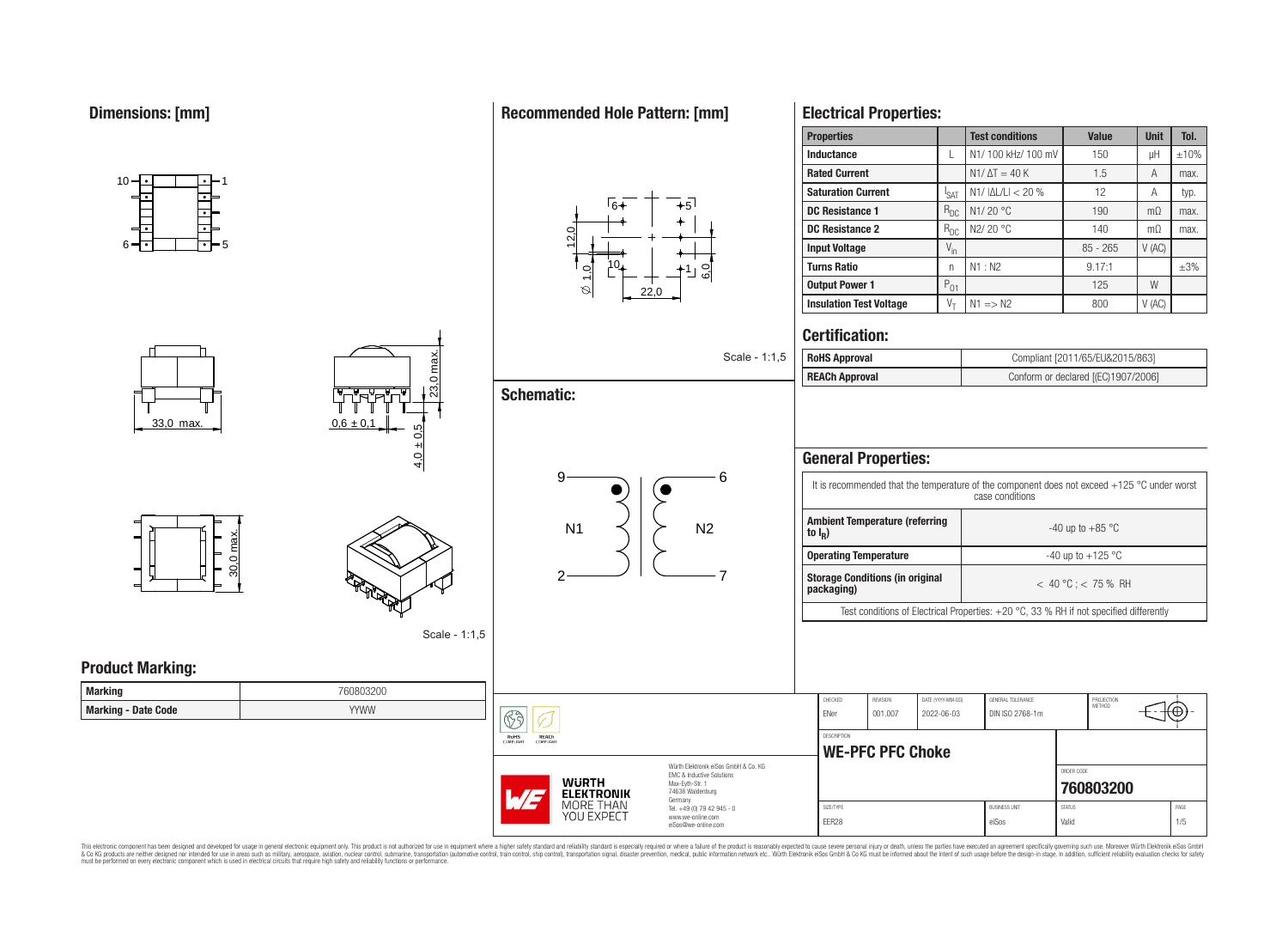

This electronic component has been designed and developed for usage in general electronic equipment only. This product is not authorized for subserved requipment where a higher selection equipment where a higher selection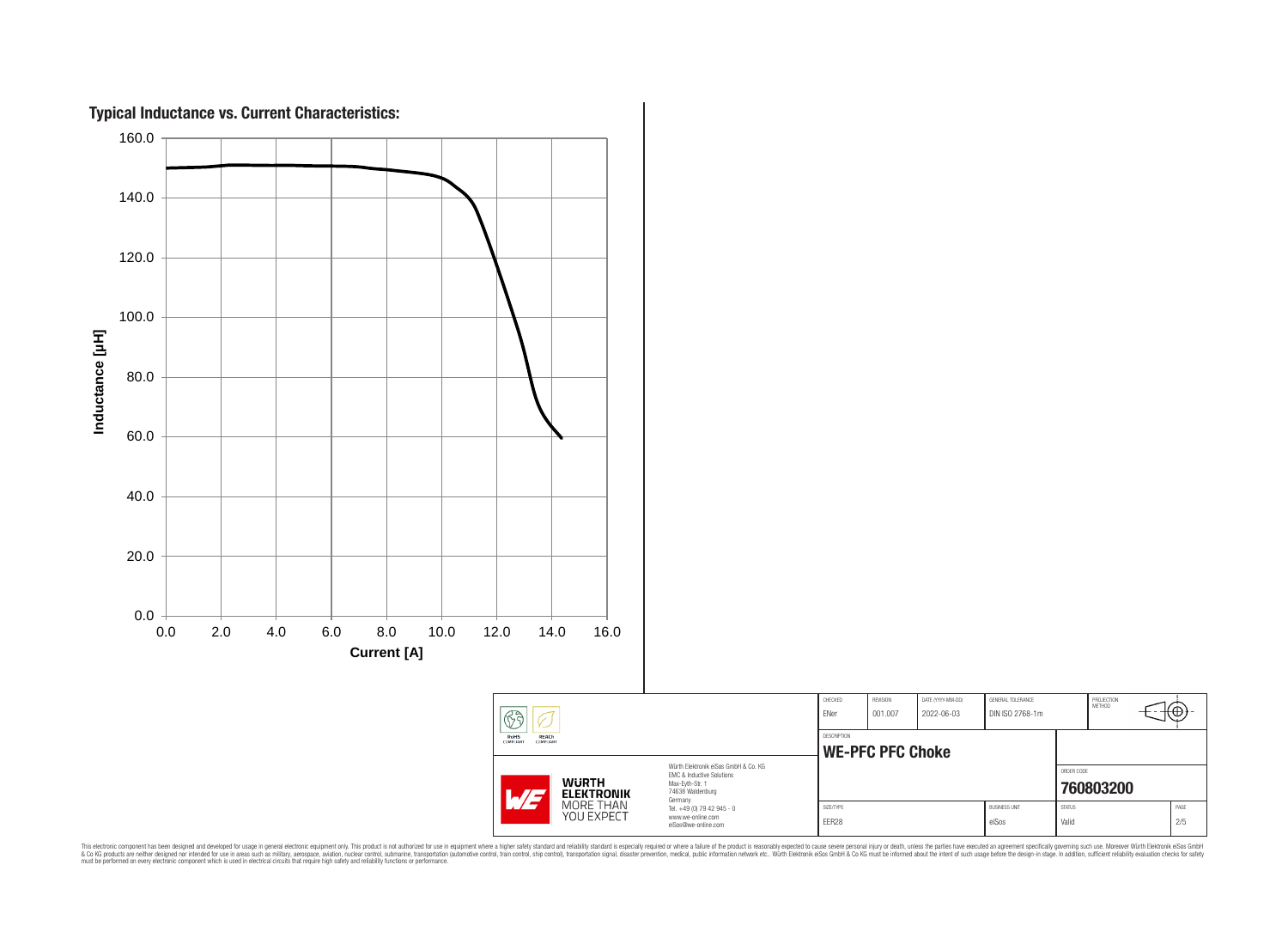#### **Classification Wave Soldering Profile:**



----- min temperature procedure

----- max temperature procedure

#### **Classification Wave Soldering Profile:**

| <b>Profile Feature</b>                             |                  | <b>Pb-Free Assembly</b>                     | <b>Sn-Pb Assembly</b>                       |
|----------------------------------------------------|------------------|---------------------------------------------|---------------------------------------------|
| <b>Preheat Temperature Min</b>                     | s min            | 100 °C                                      | 100 °C                                      |
| <b>Preheat Temperature Typical</b>                 | s typical        | 120 °C                                      | 120 °C                                      |
| <b>Preheat Temperature Max</b>                     | s max            | 130 °C                                      | 130 °C                                      |
| Preheat Time $t_s$ from $T_{s,min}$ to $T_{s,max}$ | $t_{\rm s}$      | 70 seconds                                  | 70 seconds                                  |
| Ramp-up Rate                                       | $\Delta T$       | 150 $\degree$ C max.                        | 150 $\degree$ C max.                        |
| <b>Peak Temperature</b>                            | $T_{\mathsf{D}}$ | $250 °C - 260 °C$                           | $235 °C - 260 °C$                           |
| Time of actual peak temperature                    | $t_{p}$          | max. 10 seconds<br>max. 5 seconds each wave | max. 10 seconds<br>max. 5 seconds each wave |
| Ramp-down Rate, Min                                |                  | $\sim$ 2 K/ second                          | $\sim$ 2 K/ second                          |
| Ramp-down Rate, Typical                            |                  | $\sim$ 3.5 K/ second                        | $\sim$ 3.5 K/ second                        |
| Ramp-down Rate, Max                                |                  | $\sim$ 5 K/ second                          | $\sim$ 5 K/ second                          |
| Time 25 $^{\circ}$ C to 25 $^{\circ}$ C            |                  | 4 minutes                                   | 4 minutes                                   |

refer to EN61760-1:2006

| 63                                                                                                   |  |                                                                             | CHECKED<br>ENer    | REVISION<br>001.007 | DATE (YYYY-MM-DD)<br>2022-06-03 | <b>GENERAL TOLERANCE</b><br>DIN ISO 2768-1m |                        | PROJECTION<br><b>METHOD</b> | ₩           |
|------------------------------------------------------------------------------------------------------|--|-----------------------------------------------------------------------------|--------------------|---------------------|---------------------------------|---------------------------------------------|------------------------|-----------------------------|-------------|
| REACh<br><b>RoHS</b><br><b>COMPLIANT</b><br><b>COMPLIANT</b><br>Würth Elektronik eiSos GmbH & Co. KG |  | DESCRIPTION<br><b>WE-PFC PFC Choke</b>                                      |                    |                     |                                 |                                             |                        |                             |             |
| <b>WURTH</b><br><b>ELEKTRONIK</b><br>$H/I-$                                                          |  | FMC & Inductive Solutions<br>Max-Eyth-Str. 1<br>74638 Waldenburg<br>Germany |                    |                     |                                 |                                             | ORDER CODE             | 760803200                   |             |
| MORE THAN<br>YOU EXPECT                                                                              |  | Tel. +49 (0) 79 42 945 - 0<br>www.we-online.com<br>eiSos@we-online.com      | SIZE/TYPE<br>EER28 |                     |                                 | <b>BUSINESS UNIT</b><br>eiSos               | <b>STATUS</b><br>Valid |                             | PAGE<br>3/5 |

This electronic component has been designed and developed for usage in general electronic equipment only. This product is not authorized for subserved requipment where a higher selection equipment where a higher selection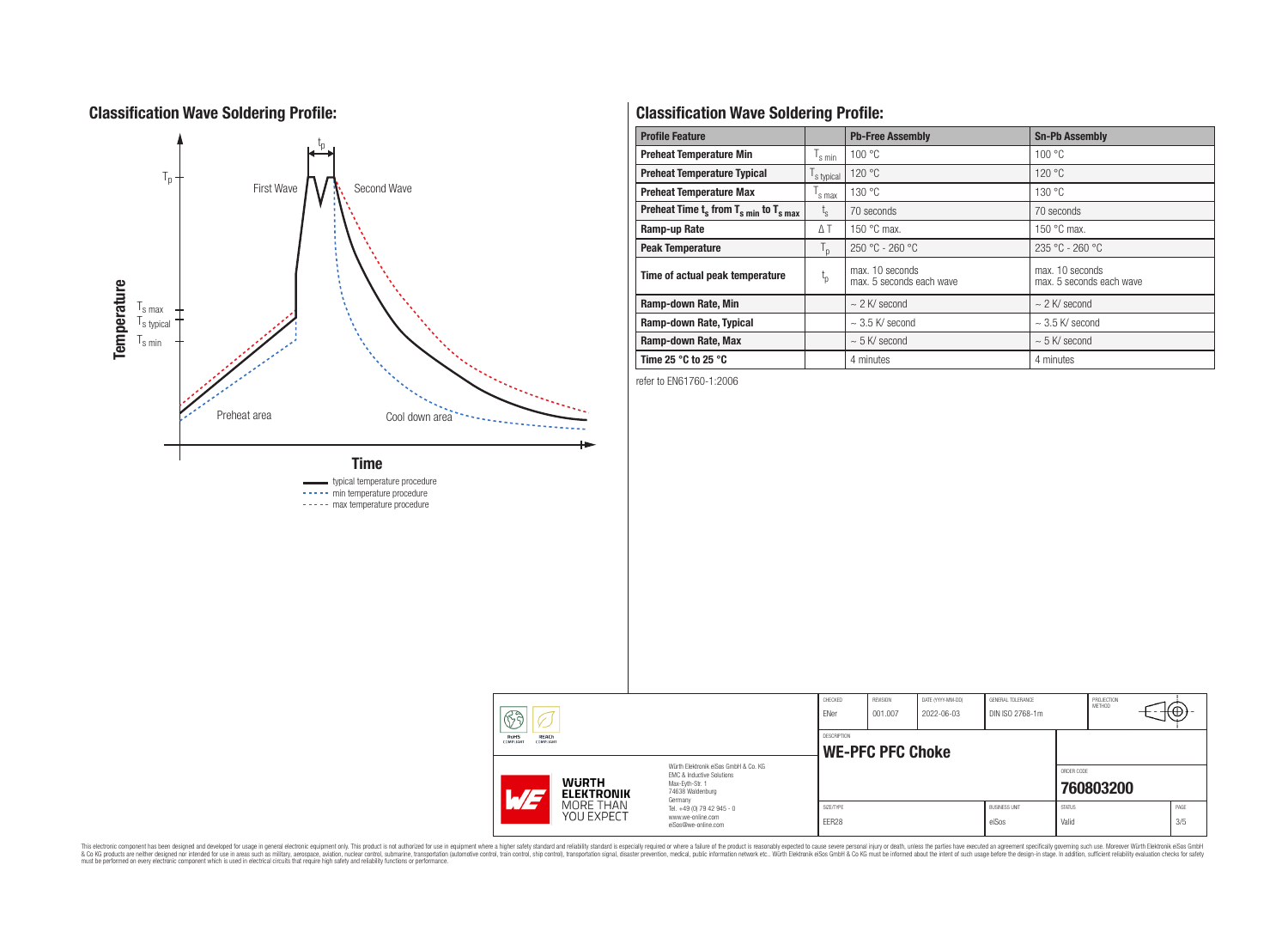#### **Cautions and Warnings:**

#### **The following conditions apply to all goods within the product series of STAR-FIX-LFS of Würth Elektronik eiSos GmbH & Co. KG:**

#### **General:**

All recommendations according to the general technical specifications of the data sheet have to be complied with.

The usage and operation of the product within ambient conditions, which probably alloy or harm the wire isolation, has to be avoided.

If the product is potted in customer applications, the potting material might shrink during and after hardening. The product is exposed to the pressure of the potting material with the effect that the core, wire and termination is possibly damaged by this pressure and so the electrical as well as the mechanical characteristics are endangered to be affected. After the potting material is cured, the core, wire and termination of the product have to be checked if any reduced electrical or mechanical functions or destructions have occurred.

The responsibility for the applicability of customer specific products and use in a particular customer design is always within the authority of the customer. All technical specifications for standard products do also apply to customer specific products.

Cleaning agents that are used to clean the customer application might damage or change the characteristics of the component, body, pins or termination.

Direct mechanical impact to the product shall be prevented as the ferrite material of the core could flake or in the worst case it could break.

#### **Product specific:**

Follow all instructions mentioned in the data sheet, especially:

- The soldering profile has to be complied with according to the technical wave soldering specification, otherwise this will void the warranty.
- All products shall be used before the end of the period of 12 months based on the product date code, if not a 100% solderability can't be ensured.
- Violation of the technical product specifications such as exceeding the nominal rated current will void the warranty.
- Due to heavy weight of the component, strong forces and high accelerations might have the effect to damage the electrical connection or to harm the circuit board and will void the warranty.

The general and product specific cautions comply with the state of the scientific and technical knowledge and are believed to be accurate and reliable; however, no responsibility is assumed for inaccuracies or incompleteness.

| حک<br>v                                        |                                                                                                                     | CHECKED<br>ENer                               | REVISION<br>001.007 | DATE (YYYY-MM-DD)<br>2022-06-03 | GENERAL TOLERANCE<br>DIN ISO 2768-1m |                        | PROJECTION<br>METHOD |             |
|------------------------------------------------|---------------------------------------------------------------------------------------------------------------------|-----------------------------------------------|---------------------|---------------------------------|--------------------------------------|------------------------|----------------------|-------------|
| RoHS<br>REACh<br><b>COMPLIANT</b><br>COMPLIANT |                                                                                                                     | <b>DESCRIPTION</b><br><b>WE-PFC PFC Choke</b> |                     |                                 |                                      |                        |                      |             |
| <b>WURTH</b><br>ATJ<br><b>ELEKTRONIK</b>       | Würth Elektronik eiSos GmbH & Co. KG<br>EMC & Inductive Solutions<br>Max-Evth-Str. 1<br>74638 Waldenburg<br>Germany |                                               |                     |                                 |                                      | ORDER CODE             | 760803200            |             |
| MORE THAN<br>YOU EXPECT                        | Tel. +49 (0) 79 42 945 - 0<br>www.we-online.com<br>eiSos@we-online.com                                              | SIZE/TYPE<br>EER28                            |                     |                                 | <b>BUSINESS UNIT</b><br>eiSos        | <b>STATUS</b><br>Valid |                      | PAGE<br>4/5 |

This electronic component has been designed and developed for usage in general electronic equipment only. This product is not authorized for use in equipment where a higher safety standard and reliability standard is espec & Ook product a label and the membed of the seasuch as marked and as which such a membed and the such assume that income in the seasuch and the simulation and the such assume that include to the such a membed and the such